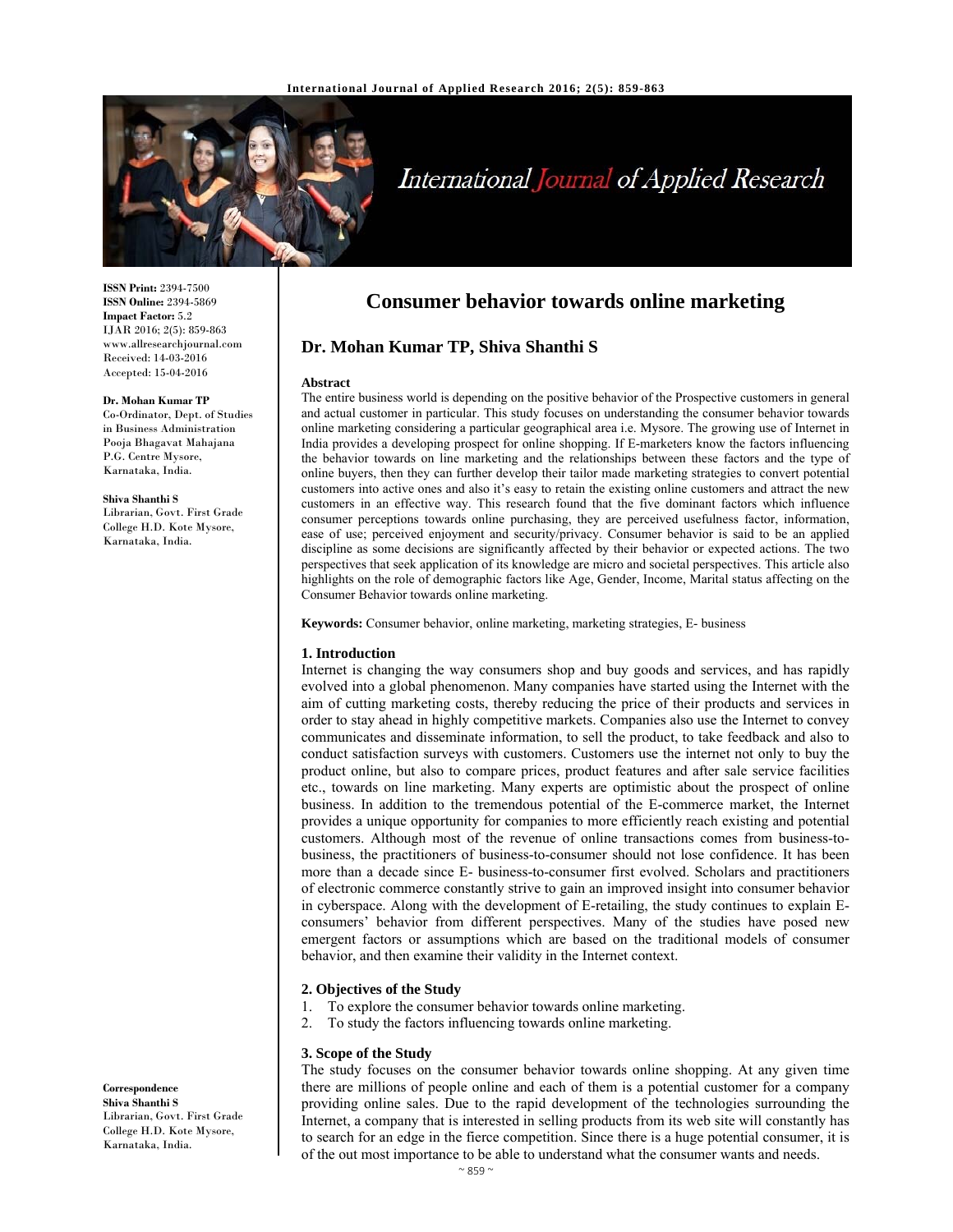The study is confined to marketing in general online marketing in particular. The geographical area for the study is confined to Mysore only.

#### **4. Research Methodology**

Data for this study was collected by means of a Survey conducted in Mysore. The sample size was 100. The Questionnaire was used mainly to test the model proposed for Attitude towards online shopping. The types of research were both exploratory as well as Descriptive have been employed.

## **4.1 Research Design**

This study has been incorporated both exploratory as well as descriptive research design.

#### **4.2 Sample Design**

The sample size used for the study is 100. Responses Collected from 100 respondents. The sampling population for this research was the people of Mysore as it was particularly concentrated on this geographical region. Convenience sampling technique has been used.

#### **4.3 Data Sources**

- Primary data: Data collected through structured questionnaire from the respondents
- Secondary data includes the information obtained from the existing research reports, surveys, journals or magazines regarding consumer approach towards online shopping.

## **4.5 Data Analysis**

The study has used descriptive statistics has been used for the data analysis for the better clarity in the result.

#### **5. Limitations of the Study**

- The study focuses only on consumer behavior towards online marketing, geographical area confined to Mysore only.
- The information collected from the respondents may not be able to generalize due to the small sample size.

## **6. Literature Review**

## **6.1 Online Marketing**

Based on Chaffey *et al*., (2006), we can say that *"Marketing is the management process responsible for identifying, anticipating and satisfying customer requirements profitably"*. With a customer-centered perception, as proposed by Smith and Chaffey (2005) Internet Marketing can be used as follows:

- Identifying  $-$  by using the Internet for marketing functions the customers' needs and wants can be addressed.
- Satisfying an important factor in Internet marketing is to achieve customer satisfaction.
- Anticipating customers can access the Internet to gather information and make purchases. The key element of the online marketing is the level in which the organization is related with its customers.

Firstly, businesses should select the kind of customers that will use the website and the kind of activities that will be able to perform. Every business should underscore to the acquisition of new customers by providing marketing activities enhancing the relationship between the business and the customers. When the customer chooses to interact

with the organization it is more likely to interact again if the business uses marketing activities that satisfy his/her needs and preferences. Additionally, businesses should extend their activities to satisfy different kinds of users. These steps are related to each other in a way of enhancing the relationship between the business and the customer and enabling the commitment to the organization.

#### **6.2 Online Consumer Behavior**

Today, it is the most challenging task for the organizations to know their customers, when consumers are introduced to new technologies their behavior changes. A great amount of studies have examined online consumer behavior. A recent research supports that it is very difficult to understand the online consumer behavior as each day businesses and the marketing place is being transformed has also examined if the emotional responses to a website may affect customers to visit the website again. The results revealed that the factors affecting the intention to return to a website are the enjoyment of the shopping experience and the usefulness of the web site. It is a very important issue for the marketer to review the factors influencing consumer behavior since different types of websites may need to accommodate different types of consumers with unique attributes.

## **6.3 Top Motivators for Shopping through Online**

Times of India (February 12, 2013) has published that top motivators for shopping online which include cash back guarantee, cash on delivery, fast delivery, substantial discounts compared to retail, and access to branded products, while barriers include inability to touch and try products before purchase, fear of faulty products, apprehension of posting personal and financial details online and inability to bargain.



(**Source:** comScore report on state of E-Commerce in India)

### **Fig 2.6:** Top motivators for online shopping

The explosive growth in last 12 months has come from all categories and has also increased the engagement in terms of time spent and consumption has been on the rise. Even with an explosive growth, most of the categories in India are showing below average penetration compared to global usage patterns. The total internet user base in India (inclusive of shared devices and mobile) is at 124 million users in the month of July 2012. 1 out of every 10 Indians is online making it a 10% online user penetration in India.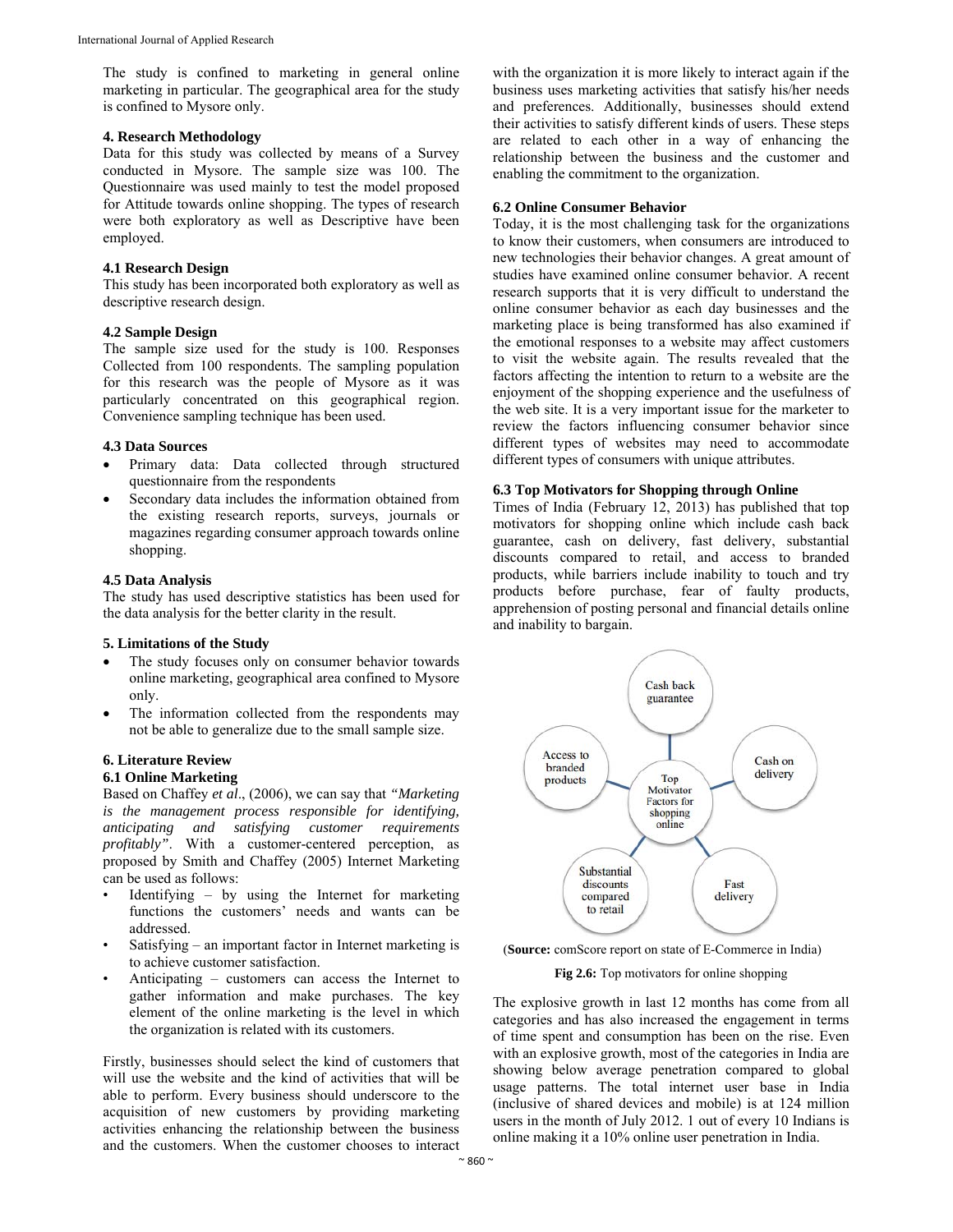## **6.7 Major Factors influencing on Online Shopping in India**

- Rapid growth of cybercafés across India
- Access to Information
- The increase in number of computer users
- Reach to net services through broadband
- Middle-class population with spending power is growing. There are about 200million of middle-class population good spending powers. These people have very little time to spend for shopping. Many of them have started to depend on internet to satisfy their shopping desires.

### **6.8 Changing Attitude towards Online Shopping**

"Awareness, Future Demand Focus for Emerging Markets & Current Issues" Malls springing up everywhere and yet people are E-shopping! And not in small numbers either. Consumers are more rational now a day and have ability to get the choices from the market. Awareness among the consumers is spread through internet. The number of internet users is increasing day by day which attracts people who have an option to buy online. It was never thought that Indians would go in for e-shopping in such a big way. Ticketing, travel bookings and even books and movies seem fine to buy online. Knowing that in India sizes vary from brand to brand and quality is inconsistent, even of some electronic items, how is it that there are people buying these items online? In India there are some segments of people who have not yet tried purchasing over internet.

## **7. Data Analysis and Interpretation**



**Table 1:** Gender analysis



Fig 1: Gender analysis

From the above table and figure, we can easily analyze that majority of the respondents are males in the survey as compared to females, we have 70% of males and 30% of them are females have participated in this survey. Marketers have got a immense potential to tap the untapped segment i.e female segment because of their recent development of socioeconomic empowerment in the society.

**Table 2:** Age frequency analysis

| Age group    | Percentage |
|--------------|------------|
| $15 - 20$    | 30         |
| $20 - 25$    | 40         |
| $25 - 30$    | 20         |
| More than 30 | $\Omega$   |



**Fig 2:** Age analysis

From the above pie-chart, it is clearly shows that, out of 100 respondents we have the maximum in the age group of 20- 25 with 40% which is the highest percentage among other age distribution like 25-30 we have 20% and 10% fall in 30 & above age and rest 30% fall in 15-20 years old respondents respectively. The questionnaire responses mainly show the young generation which is actively part of the research. The present generations have a passion towards all the E's, it is an advantages to the marketer as well as to the customers to fulfill their needs.

**Table 3:** Marital status analysis

| <b>Marital status</b> | <b>Percentage</b> |
|-----------------------|-------------------|
| Single                |                   |
| Divorced              |                   |
| Married               |                   |
| Others                |                   |



**Fig 3:** Marital status analysis

From the above pie-chart, it is clear that in this survey, out of 100 respondents 60% of them belonging to Single which is the highest percentage among other categories. Whereas married status comes in 2nd with 25% and the divorced category falls in 3rd with 10% and the rest 5% fall in others. It infers that single marital status is more comfortable and better exposed to online marketing. Marketer can tap to the other segments through innovative strategies.

**Table 4:** Occupation analysis

| <b>Occupation</b> | Percentage |
|-------------------|------------|
| Student           | 70         |
| Professional      | 20         |
| Govt. Employee    |            |
| Self Employed     |            |
| Other             |            |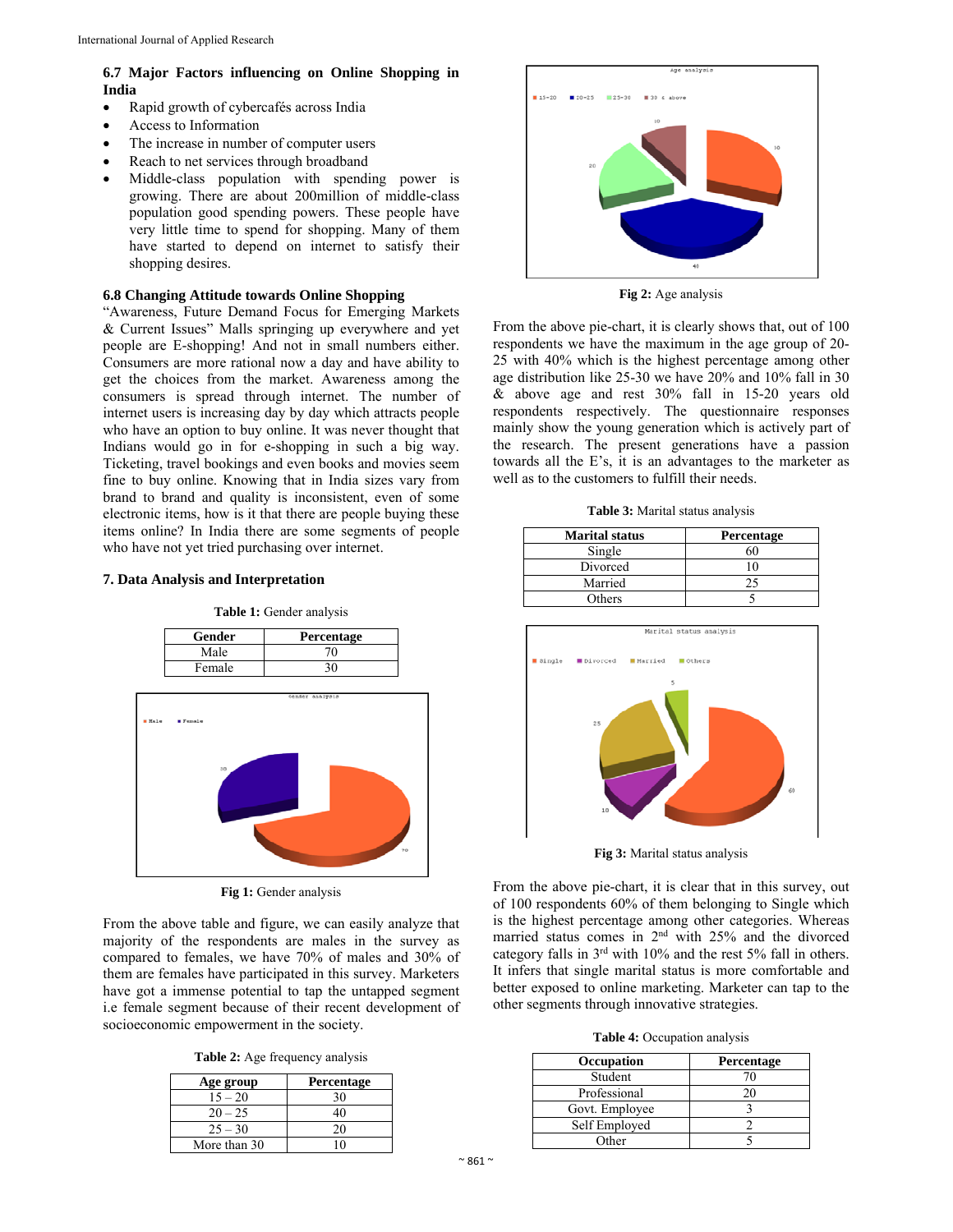

**Fig 4:** Occupation analysis

The above pie-chart help us to know the occupation of the respondents this is to know that which segment of people are buying more products on the internet whether they are the segment of students o government employees or professional, and it is clear that in this survey, out of 100 respondents we have the 70% of the respondents are students which is the highest percentage among other categories, which indicates 70% of the students are using internet and use to buy online products. Whereas professionals comes in  $2<sup>nd</sup>$  with  $20\%$  when it comes to online shopping and the others categories falls in  $3<sup>rd</sup>$  with 5% and the rest 5% are divided between govt. employees and self employees.

**Table 5:** Monthly income analysis

| <b>Monthly Income</b> | Percentage |
|-----------------------|------------|
| <b>Below 15000</b>    | 30         |
| <b>Below 25000</b>    |            |
| More than 25000       |            |
| More than 40000       |            |



**Fig 5:** Monthly income analysis

This above graph shows the percentage of monthly income of the different respondents, and it show that less than 15000 income respondents using internet for shopping are 30%, while people having salary below 25000 are 10%, whereas people with salary more than 25000 are the maximum who uses internet for shopping with 40% and the rest 20% are with the range of greater than 40000.

**Table 6:** Usage of own Internet connection analysis

| <b>Internet Connection</b> | Percentage |
|----------------------------|------------|
| Yes                        |            |
| No                         |            |



Fig 6: Internet connection analysis

This graph shows us the percentage of respondents who have their own internet connections, and it shows that 65% of respondents have their own internet connections and35% people don't have their internet connection. Usage analysis may help for better understanding the behavior of the customers.

**Table 7:** Factors Influence on buying online

| Influence to buy online | Percentage |
|-------------------------|------------|
| Price                   |            |
| Product                 |            |
| Time                    |            |
| Others                  |            |



**Fig 7:** Influence to buy online

This graph shows us what motivates the people to buy through online, as from the above result, study shows that 60% of them use this because it saves time, followed by competitive pricing which motivates them to buy products through online.

## **8. Summary of Findings 8.1 Observations**

From the data collected above it high lights the usage of online marketing revolutionarily increasing, and also find the better exposure, awareness, usage, comfort ability, result and the satisfaction level in the present on line business scenario.

Vertical e-Commerce categories including baby products, apparel, shoes and other lifestyle categories have also shown tremendous growth. Wider assortment and product availability have helped these retailers in growing business online.